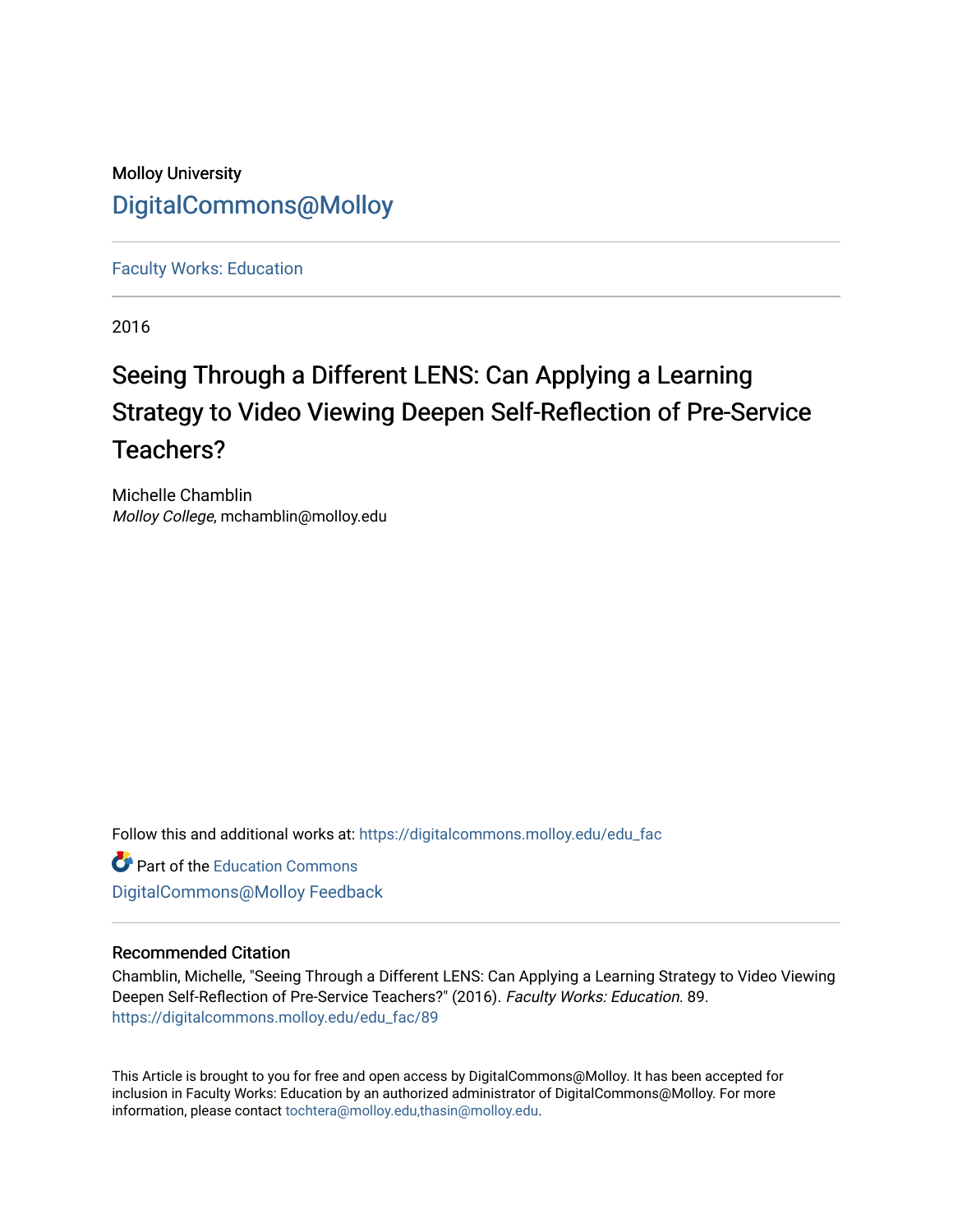

# **Seeing Through a Different LENS: Can Applying a Learning Strategy to Video Viewing Deepen Self-Reflection of Pre-Service Teachers?**

# **Michelle Chamblin**

Molloy College, New York, USA Email: mchamblin@molloy.edu

How to cite this paper: Chamblin, M. (2016) Seeing Through a Different LENS: Can Applying a Learning Strategy to Video Viewing Deepen Self-Reflection of Pre-Service Teachers? Open Access Library Journal, 3: e3261. <http://dx.doi.org/10.4236/oalib.1103261>

Received: November 28, 2016 Accepted: December 17, 2016 Published: December 21, 2016

Copyright © 2016 by author and Open Access Library Inc. This work is licensed under the Creative Commons Attribution International License (CC BY 4.0). <http://creativecommons.org/licenses/by/4.0/>  $_{\odot}$ Open Access(cc

#### **Abstract**

The use of video for self-reflection in teacher preparation programs is used to promote self-reflection in knowledge, skills and dispositions for teaching. This study investigates the effect of a learning strategy used with video viewing to determine if the strategy aids in the thinking process which occurs while reflecting. A written selfreflection to a video was compared between 40 pre-service teachers that did not have access to the learning strategy and 25 pre-service teachers that were provided with a learning strategy. The results indicated that the learning strategy improved the quality of self-reflection responses and that learning strategies may be beneficial aids for metacognitive processes while self-reflecting.

#### **Subject Areas**

Education

#### **Keywords**

Video, Technology in Education, Reflection in Education, Teacher Education, Learning Strategies, Dispositions, Pre-Service Teacher Training, Teacher Preparation

# **1. Introduction**

There has been much research concerning the use of videos to enhance the professional development of pre-service teachers (Marsh & Mitchell 2014 [\[1\];](#page-8-0) Bloomberg, Sherin, Renkl, Glogger, & Seidel 2013 [\[2\]\)](#page-9-0). In the higher education classroom, it is common to use videos as an instructional tool to spark discussion and ignite reflection. Viewing videos provides opportunities for pre-service teachers to connect theory to practice, as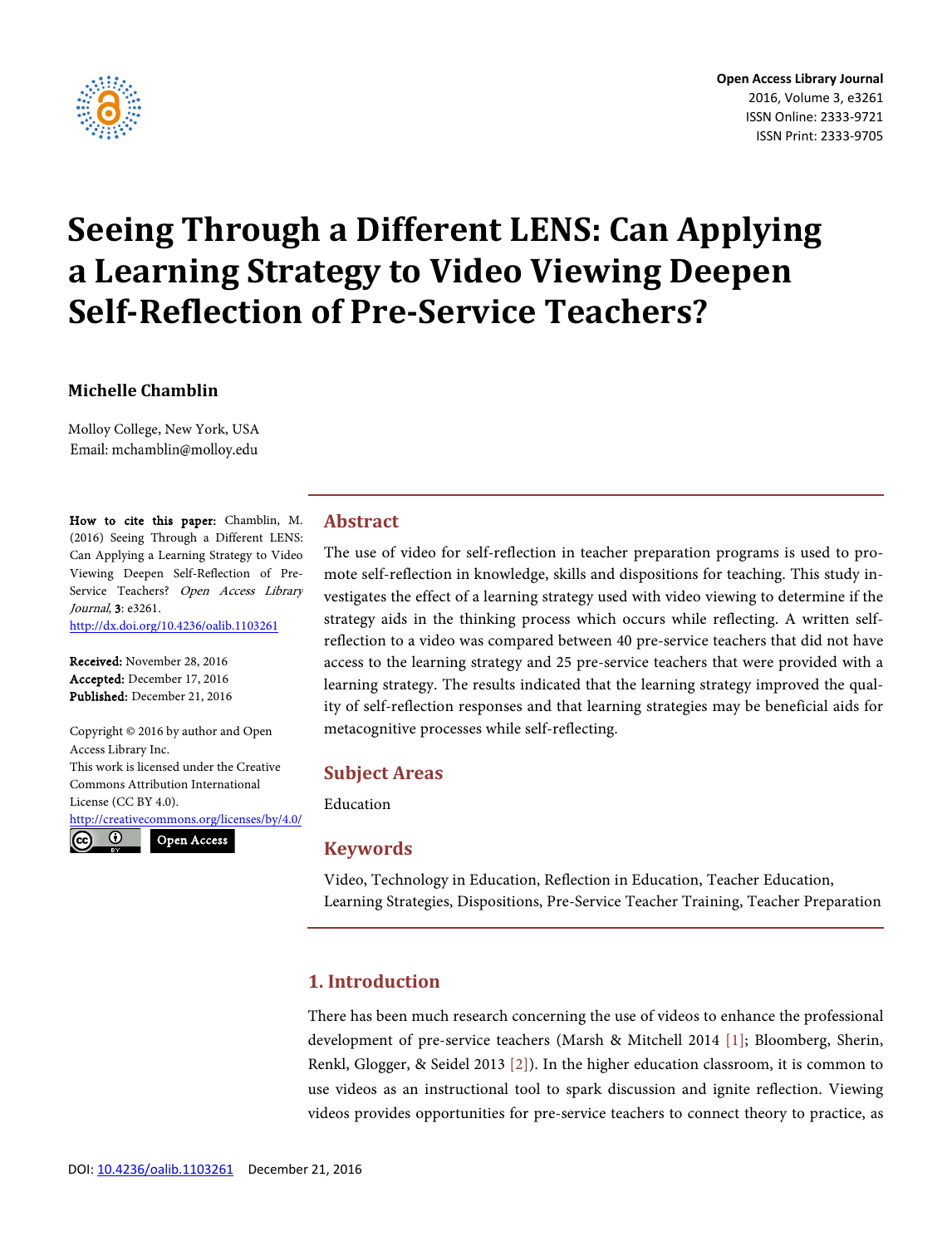they view situations, scenarios and teaching in the classroom by others or even them-selves (Hiebert, Gallimore & Stigler, 2002 [\[3\];](#page-9-1) Borko et al., 2008 [\[4\]\)](#page-9-2). Observing these situations and scenarios from a viewing distance can serve as a platform for critical analysis. The hopeful outcome of this analysis is for the pre-service teacher to reflect upon the concepts, theories and actions, sifting the information to filter that which will enhance their potential and having a clear understanding for that which is discarded.

#### **2. Purpose**

Video watching is used as a tool and like any tool can be sharpened for higher levels of effectiveness. How can educators make the best use of videos so that students are reflecting on the information presented and then able to clearly articulate this information? A guide to this type of thinking or meta cognitive processes could be paired with video viewing to achieve this. Thus this line of inquiry lead to the purpose of this study which is to determine if a learning strategy paired with video viewing would deepen the reflections of pre service teachers. This would be evidenced in their self-reflection response after viewing the videos.

#### **3. Research Background**

#### **3.1. Self-Reflection**

Self-reflection is an immersion into the thought process whereby the pre-service teacher ponders the big questions and begins etching out her identity as a professional. Using videos as a teaching tool may be a useful to engage self-reflection but two issues are highlighted in the research that may compromise the effectiveness of this practice. First, Bloomberg, Sherin, Renkl, Glogger & Seidel [\[5\]](#page-9-3) point out that there is little research to determine which is the most effective way to use videos. There is no definitive answer as to how to implement videos, what to do with them other than there should be a clearly defined goal for why the teacher selects using a video to supplement instruction. Secondly, Ruth [\[6\]](#page-9-4) Reid [\[7\],](#page-9-5) and Kotzee [\[8\]](#page-9-6) point out the need for self-reflection to be better defined. Self-reflection can be defined in many ways but because it is essentially a cognitive process that is embodied by the individual it is difficult to define and measure self-reflection. Therefore when using videos as a tool for self-reflection the following questions are raised: when using videos, how does one use it to engage students in selfreflection? Is there a strategy can be used while students are viewing the video to assist their reflective thinking?

In many of the studies on self-reflection, pre-service teachers watched a video and were asked to write a journal or self-reflective response as an assessment measure of their self-reflective thinking (Marsh & Mitchell, 2013 [\[1\]\)](#page-8-0). The videos discussed in studies were mostly teaching videos. Teaching videos demonstrate classroom situations and scenarios where pre-service teacher can analyze what is happening in a classroom scenario. The self-reflection requested is connected to the question, what would you do if you were in this situation? Watching the video provides the pre-service teacher with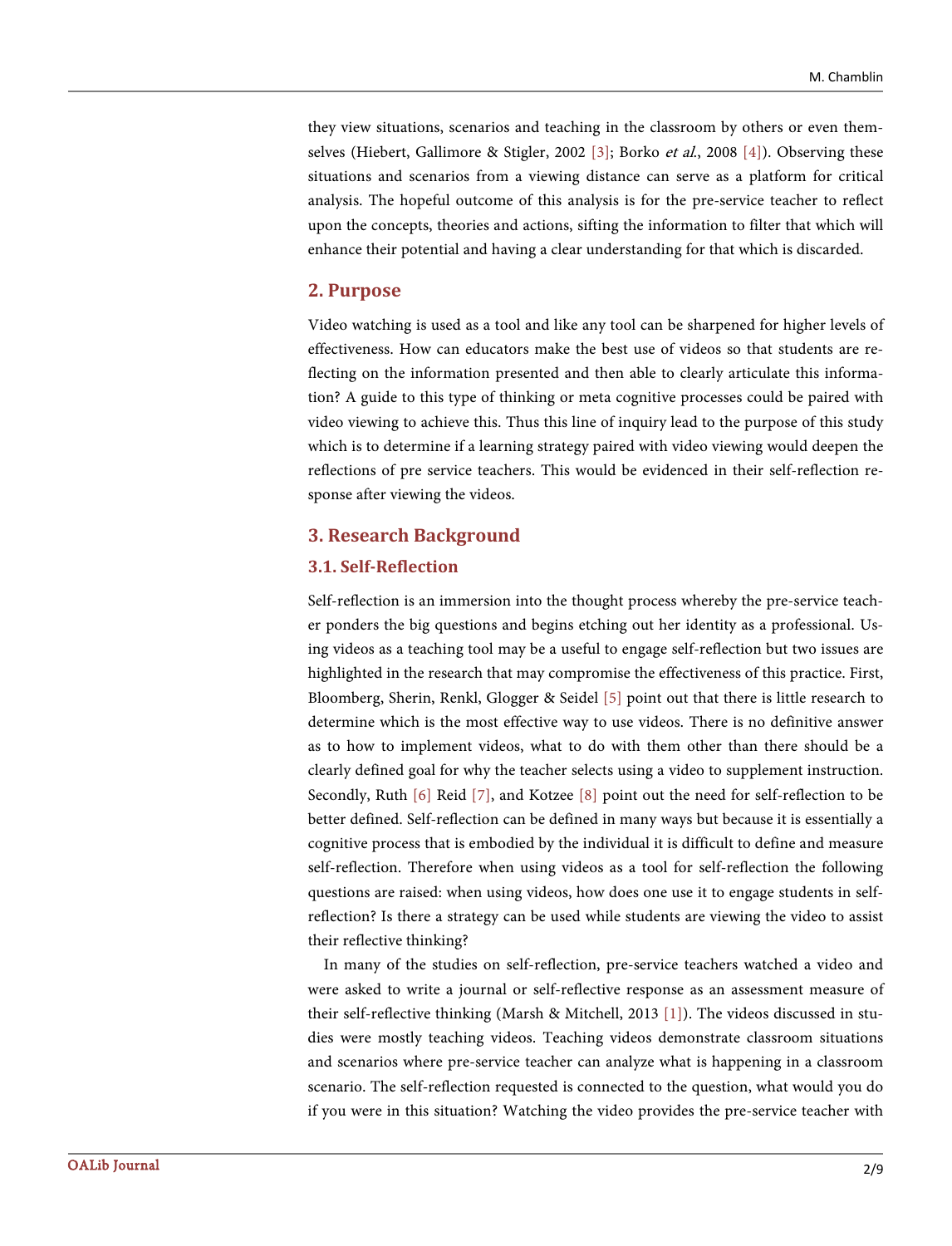an opportunity to examine elements that are occurring and connect theory to practice as he dissects the actions and articulates what he would have done and why based on research and best practices in education. Another situation is when pre-service teachers video their own teaching and then view it. They are then asked to analyze their performance and its impact on learning. This practice has become very popular and in some places, submission of a videotaped segment of the pre-service teacher's performance is required for a teaching license.

However, there are other types of videos shown in the classroom which are used for self-reflection. These videos are used to dig into the pre-service teacher's beliefs and dispositions for teaching. For example, in the area of special education, pre-service teachers are required to understand how disability affects the child's life and family. The pre-service teacher has to believe that all students can learn and that the student is greater than the disabling condition. Using videos that show students with disabilities going through their daily challenges and struggles are used so that the pre-service teacher can understand the complexities of the disability and its impact on the individual. These complexities are brought into the teaching situation and the teacher should have beliefs and dispositions to embrace these complexities. Teaching and assessing beliefs isn't as straight forward as assessing the pre-service teacher's ability to write a lesson plan, or teach a lesson on vocabulary. Self-reflecting on the act of teaching is also straighter forward than having pre-service teachers self-reflect on their beliefs, attitudes and dispositions for teaching after viewing a video. Although this is a complex process, using videos may be an essential tool for the pre service teacher to self-reflect on the difficult situations that will challenge him to evaluate his thoughts.

Cultivating and assessing dispositions for teaching is a process that is required of teacher education programs. According to the United States National Council for the Accreditation of Teacher Educatio[n \[9\],](#page-9-7) "Dispositions for Teaching" are defined as:

"Professional attitudes, values, and beliefs demonstrated through both verbal and non-verbal behaviors as educators interact with students, families, colleagues, and communities. These positive behaviors support student learning and development.

The values, commitments and professional ethics that influence behaviors toward students, families, colleagues and communities and affect student learning, motivation and attitudes related to values such as caring, fairness, honesty, responsibility and social justice."

#### **3.2. Dispositions for Teaching**

Prior to becoming an in-service teacher, pre-service teachers are presented with dispositions for which they should be reflecting on while taking courses to ensure that they have the dispositions prior to exiting a teacher preparation program. For example, at Molloy College (Rockville Centre, New York, USA) pre-service teachers receive the following list of disposition for which they are to self-reflect and at particular check points during their time enrolled in the program; these dispositions are assessed, usually through self-reflection responses and teacher observations. The following are a list of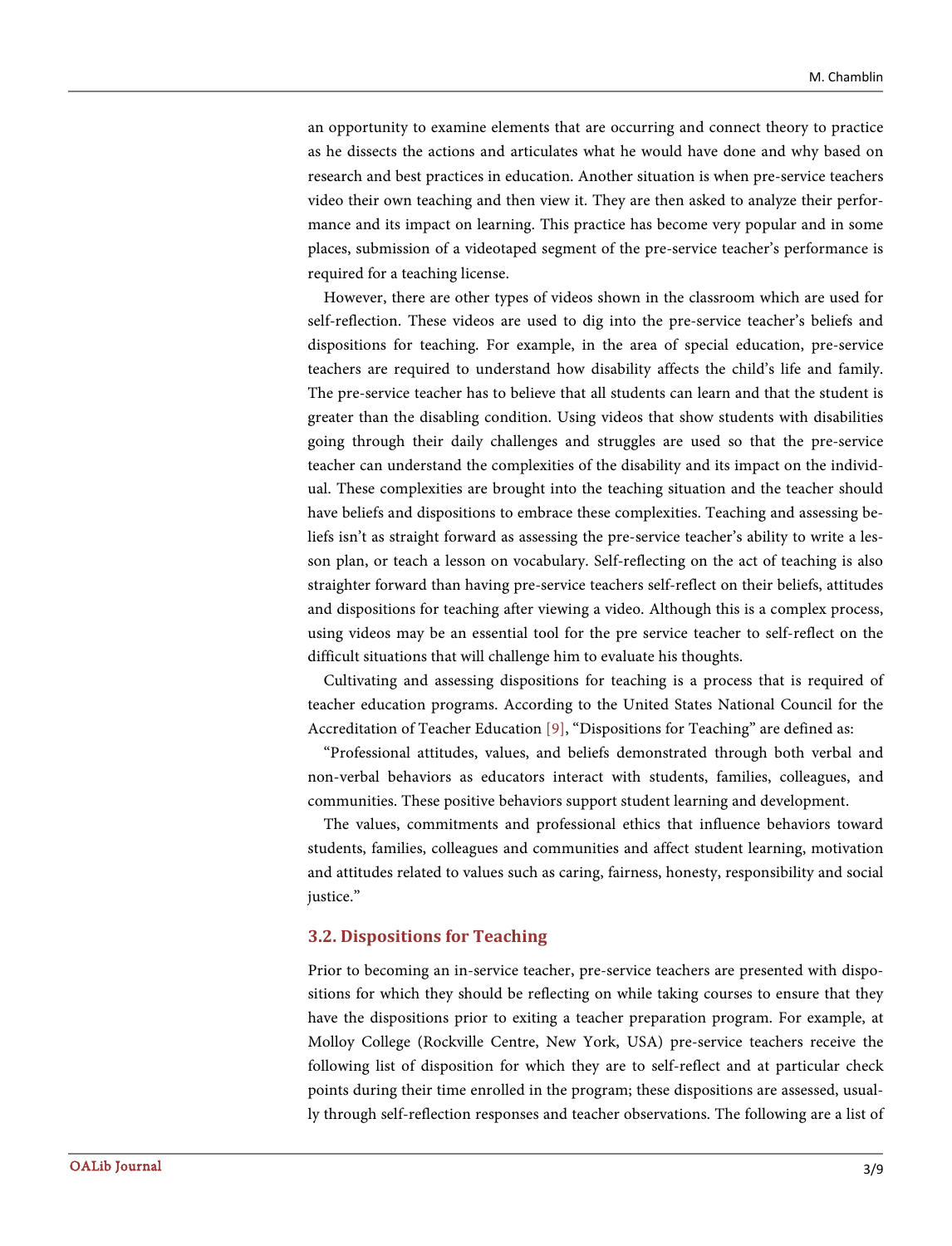the dispositions provided:

Molloy College Dispositions for Teaching [\[10\]](#page-9-8)

1) Believes all children can learn.

2) Embraces responsibilities and duties associated with the role of teacher.

3) Approaches intellectual pursuits with integrity and open mindedness with respect to one's own teaching practices.

4) Values and nurtures students' intellectual, aesthetic and social growth.

5) Possesses enthusiasm and passion about teaching and learning with a commitment to students and their learning.

6) Values and models respect for self, family, educative institutions, and community.

7) Addresses differences in learning styles and diversity.

8) Evaluates and reflects on professional practice to make informed decisions regarding the use of technology in support of student learning and academic honesty.

9) Fosters an appreciation of multiculturalism, creating a climate of social justice and respect.

10) Evaluates and reflects on professional research and proven best practice to make informed decisions.

11) Reflects on, uses, and implements a variety of assessments to improve effective practice.

12) Values inquiry and higher order thinking

These dispositions are limited and there are attitudes and beliefs in addition that are implied. The dispositions provided by the institution are connected to professional standards that guide the teaching profession. The professional standards articulate expectations that go beyond the science of teaching but are subtly infused with dispositions that must be acquired during training and maintained to become a professional teacher.

In teacher preparation for special education in the United States, for example, the Council for Exceptional Children [\[11\]](#page-9-9) has national standards that use words and phrases such as: provide meaningful learning experiences, create inclusive and culturally responsive classrooms, provide emotional wellbeing, positive social interactions, advocate, have integrity, collegiality and respect. These standards require that the preservice teacher engage in introspection and analyze his beliefs about students who are different and what it takes to teach well. The charge extends beyond the parameters of knowing subject matter; rather it entails developing dispositions which are supported by beliefs. For example, in order to create a culturally responsive classroom, there are many underlying beliefs about culture that the pre-service teacher may have that may results in the execution of a culturally responsive classroom. To the contrary, if the beliefs and dispositions are absent, the pre-service teacher may not have the capacity to fulfill the standards. Therefore it behooves teacher education programs to invest in assessment of dispositions of pre-service teachers. Knowing how to assess dispositions and beliefs can be elusive; however, having students self-reflect on videos that raise the hard issues may be a start. The self-reflection process can be used to help the pre-service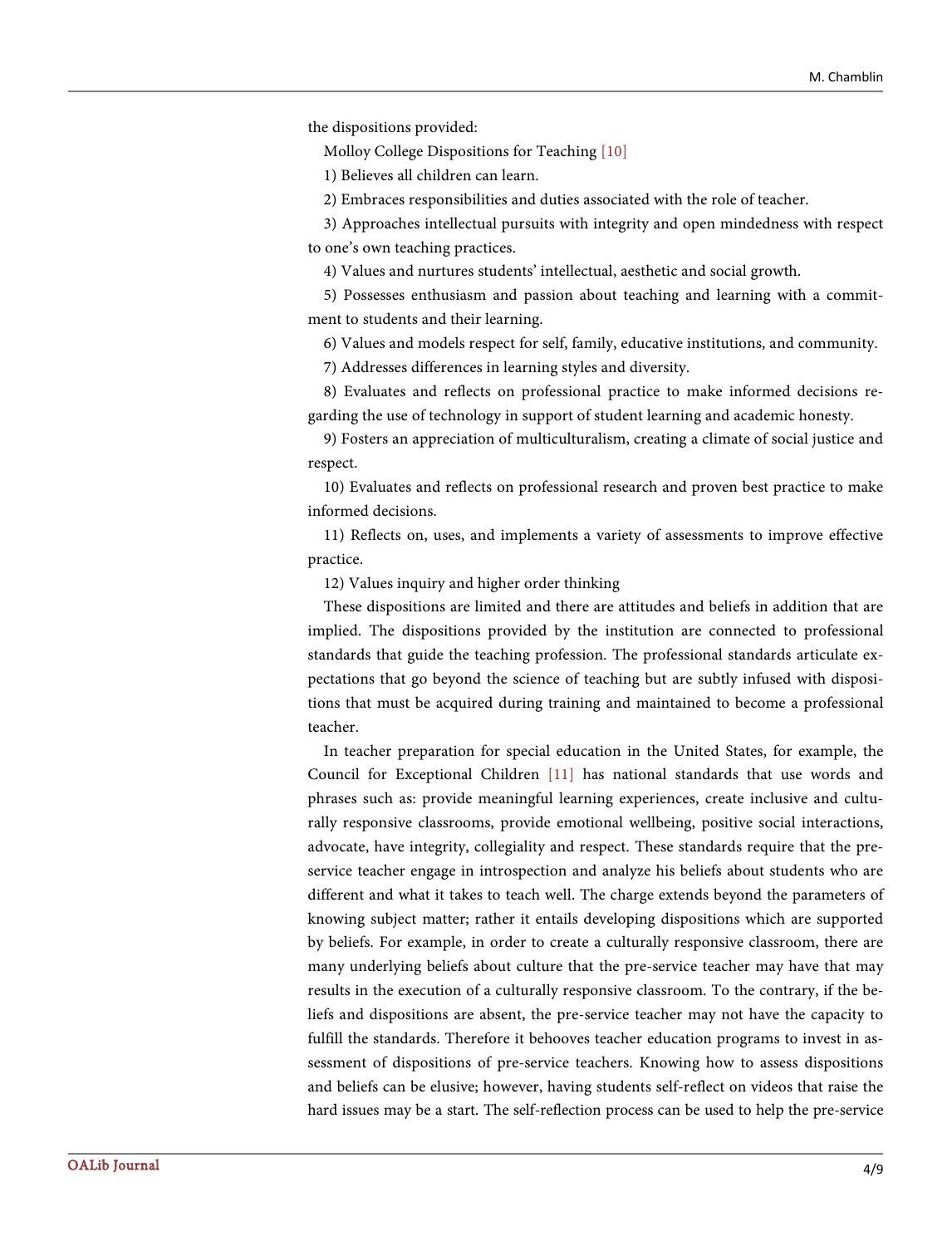teachers and teacher educators cultivate and assess beliefs and dispositions.

The nature of writing a self-reflection under these circumstances may be difficult for the pre-service teacher. Instruction in how to think about your beliefs, dispositions and attitudes is not a general course offering but conceptually woven in course work and experiences. Therefore writing a self-reflection based on a video may need to have specific instruction and/or a strategy to assist with how to think about the process of thinking while watching the video.

#### **3.3. Learning Strategies**

One researched based strategy that has demonstrated effectiveness with helping individuals improve their thinking about thinking is learning strategies (Dreshler, Ellis, Lenz 1996 [\[12\];](#page-9-10) Bulgren, Schumaker & Dreshler 1994 [\[13\];](#page-9-11) Dreshler & Shumaker 1988 [\[14\];](#page-9-12) Hock, Dreshler & Shumaker 1993 [\[15\]\)](#page-9-13). Learning strategies are designed so that the learner can think through a unit of information or task, with guidance on how and what he should be thinking about. Learning strategies foster metacognition. Learning strategies have been used to help with tasks such as how to paraphrase a written passage, how to analyze and interpret a visual aid, how to figure out an unknown word when reading, how to organize materials that need to be memorized and how to prepare for a test. These are just a few examples but what all of these have in common is that the learning strategy is used to help the learner think about the task and focus on the "how" of the mental processes rather than the content or the "what" of instruction. In the case of watch videos, pre service teachers can either focus "what" is happening in the video or focus on the "how" of how to think about what is being depicted in the video and how they feel about the content taking it to a deeper level.

# **3.4. Deepening Self-Refection by Level: Descriptive, Evaluative and Integration**

Bloomberg [\[2\]](#page-9-0) analyzed self-reflections and describes this deeper level. Self-reflection responses were as differentiated into different levels. On the first level the viewer's reflection was descriptive in that they write about what they have viewed without making judgements. The second level was evaluation where the viewer reflects on what was observed and makes judgments about student learning. The third level was Integration where the viewer linked professional knowledge to what was observed and made inferences. Again, these studies primarily used classroom scenario videos and the types of videos suggested in this process are different; however, it is evident that self-reflective responses can be assessed from a surface description, evaluation and then integration. This same approach can be applied to viewing videos that raise difficult situations and challenge students to self-reflection on their dispositions.

It may be possible to get in-service teacher to self-reflect on an integration level. Providing a learning strategy while observing the video may be an effective strategy. Although there are many studies concerning the effectiveness of students with and without disabilities in the k-12 population, very few studies examine learning strategies with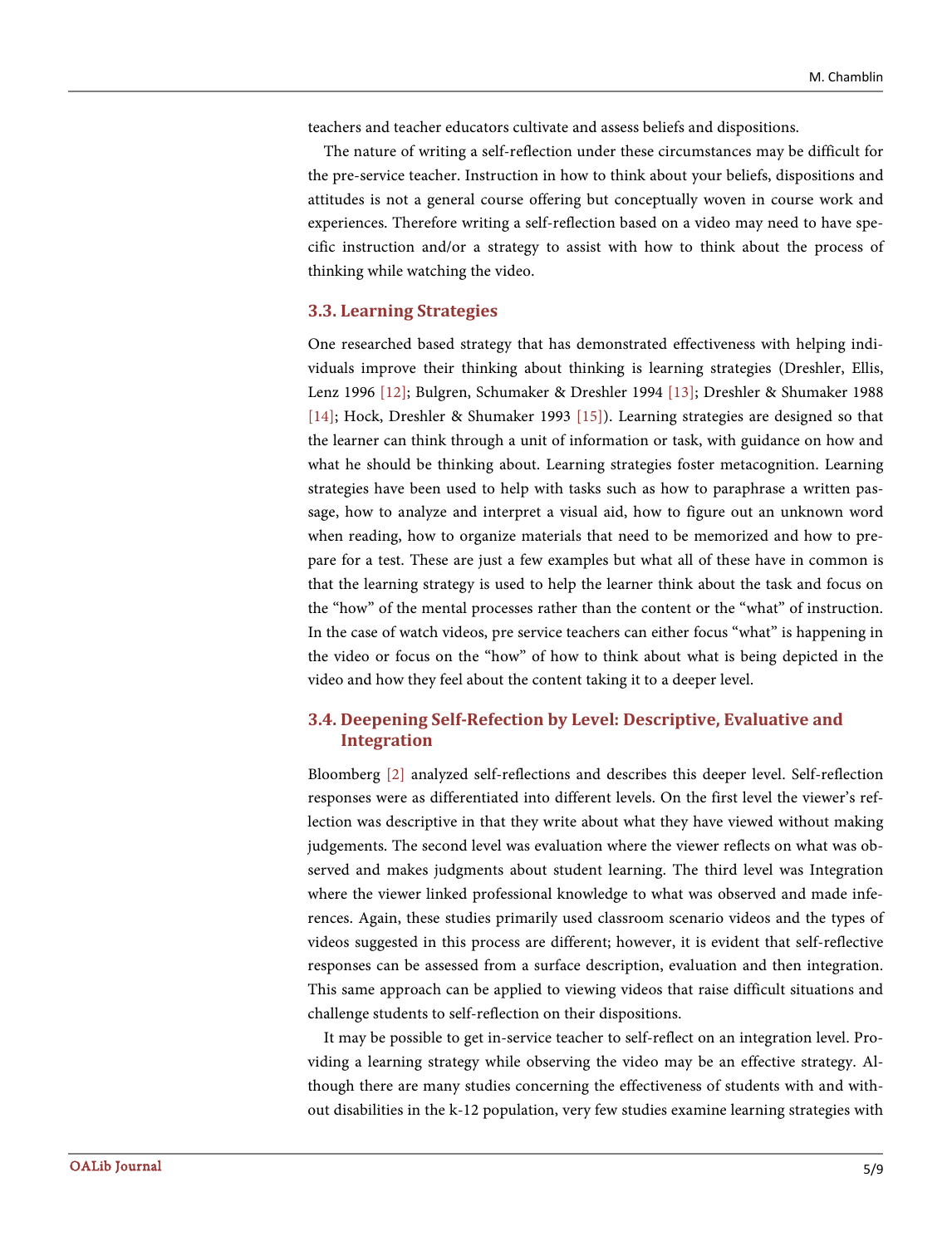post-secondary students or graduate students.

### **4. Creating a Learning Strategy**

For the purpose of this study the researcher, who is also the teacher of the pre-service teachers, created a learning strategy titled LENS using the steps detailed in Teaching Adolescent Students with Disabilities (Dreshler *et al.*, 1996 [\[14\]\)](#page-9-12). The five design features which were used are as followed:

1) The steps of the learning strategy are encapsulated in a remembering system.

2) The wording of each step in the remembering system is simple and brief.

3) Each step of the learning strategy begins with an action word.

4) There should be on more than seven steps.

5) Terms used in the strategy shouldn't be unfamiliar or overly complicated.

The term Lens was used because of its association to a tool that helps one view from various perspectives. Following is the teacher created learning strategy:

LENS Strategy, created by Michelle Chamblin

L: LEARN

#### Write notes about three things you learned.

What were the big ideas?

What philosophical or theoretical connections can you make? E: EXPECTATIONS

Analyze how has viewing this changed or reinforced what you expect from yourself when working with diverse students.

N: NEEDS

Define the knowledge, skills and dispositions (attitudes and beliefs) that a teacher needs to bring to the situation observed

S: SPOKE

# Evaluate one segment of this video that spoke to you. What was it about this segment that caused this?

Spoke = enlighten, thought provoking, life confirming, cause you to unravel

#### **5. Experiment**

As part of a course assignment, pre-service teachers watched two videos. One video was about the story of a person who had a disability and how it affected his life functioning, daily living skills, family, relationships, education, goals, career prospects and selfdetermined pursuits. The second video featured a prominent administrator and advocate in the field of special education. In this video he shares insights, advice, research and strategies that he believes works well for students with Learning Disabilities. In addition he discusses the dispositions needed by aspiring teachers.

The students watched the videos during the class sessions and afforded two weeks to submit the reflection. A 3 point rubric and instructions were provided with 3 being the highest level. The instructions for the assignment read: As of a result of watching the two videos in class, write a self-reflection examining your reactions and thoughts about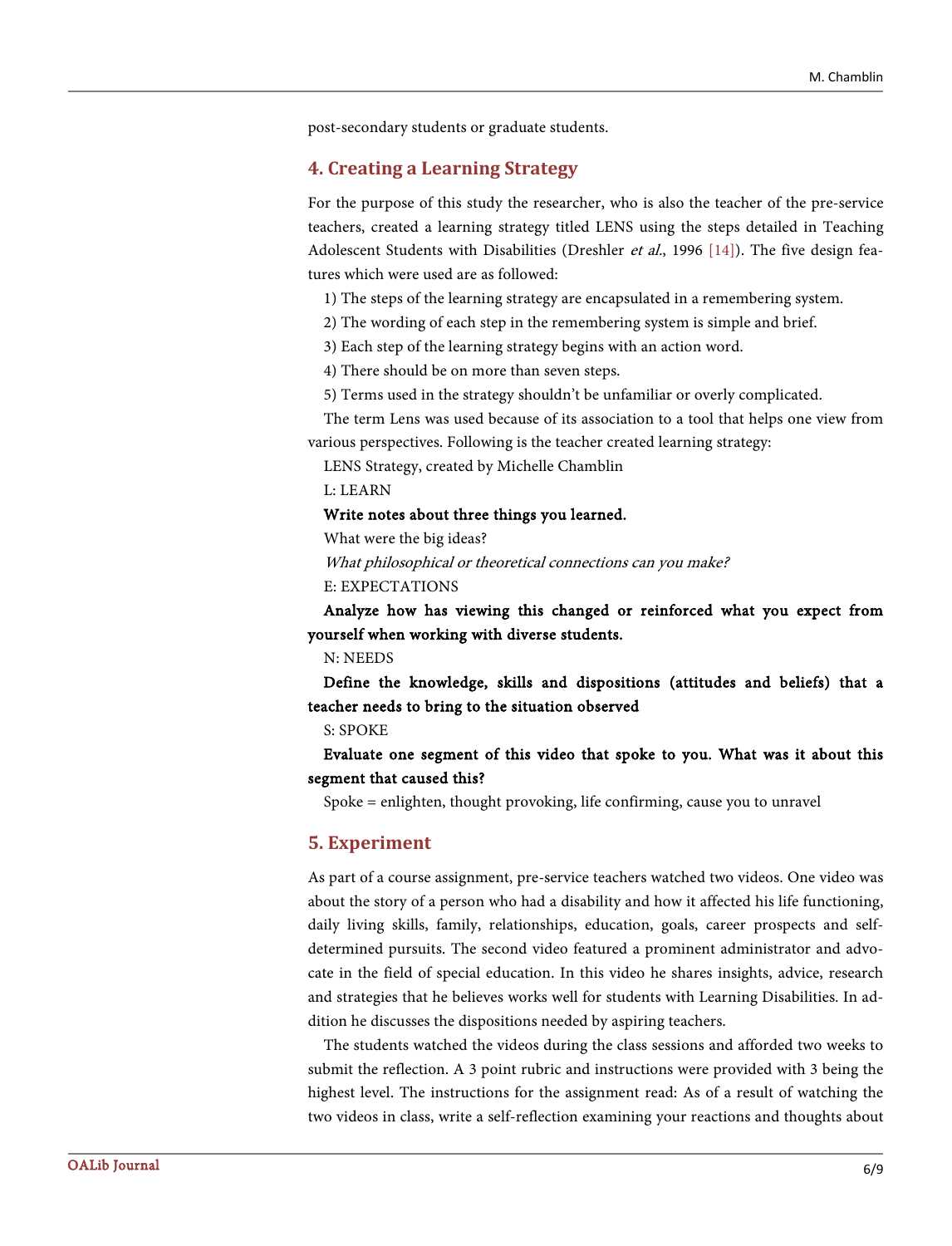the videos. Examine the knowledge, skills and dispositions for teaching student with disabilities and what the teacher needs to bring to the classroom. Self-reflect on your dispositions for teaching and what you would do or bring to the situations viewed.

Student self-reflections were collected over four semesters. During the first semester 20 pre-service teachers received the instructions and the rubric. Their self-reflections were collected, and graded based on the 3 point rubric. The following semester 20 pre-service teachers received the same instructions and rubric. Their self-reflections were collected and graded based on the 3 point rubric. In the third semester, 14 pre service teachers received the same instructions and rubric. In addition they were provided the LENS learning strategy which they could use while watching the videos. During the  $4<sup>th</sup>$  semester 11 pre-service teachers were given the same directions and rubrics and also provided the LENS strategy. Their self-reflection was collected and graded based on the 3 point rubric. Students 'self-reflections were categorized into two group; Group A for the students that had the instructions and rubric, Group B for the students that had the instructions, rubric and LENS strategy.

Qualitative analysis was used to examine the self-reflections. Three categories of data were collected which consisted of the:

1) Rubric score.

2) Coding procedure—which counted the number of times the paper mentioned a phrase or term connected with dispositions for teaching, attitudes or beliefs connected to the pre-service teachers' inventory of skills. These statements could have been either the dispositions they believe they have or need to cultivate. If the statement was a remark about what teachers' need in general without connecting it to the self, then it was not counted in the coding.

3) Number of papers in the descriptive, evaluative and integration category. Using modified Bloomberg et al. descriptions, the papers were judged to be either at: a descriptive level, evaluative level or integration level. At the descriptive level the pre service teacher's self-reflection comprise mostly of descriptions of what he watched from the video with comments on theory and practice. At the evaluative level, the pre-service teacher's self-reflection comprise of descriptions but moves into making judgments about the scenes and scenarios about theory and practice and what skills and dispositions teachers need in a general sense. At the integration level the pre-service teacher identifies the relevant features from a scene and connects it to theory, practice and comments on the skills, dispositions, attitudes and/or beliefs needed but furthermore discusses himself in connection to these concepts.

# **6. Results and Conclusions**

Group A earned an average rubric score of 2.1 and Group B earned an average rubric score of 2.7. For the coded responses Group A's average was 5 statements, whereas group B was 12 statements. Group A had 10 self-reflections which were mostly descriptive, 26 evaluative and 4 which demonstrated integration. The results are summarized as follows: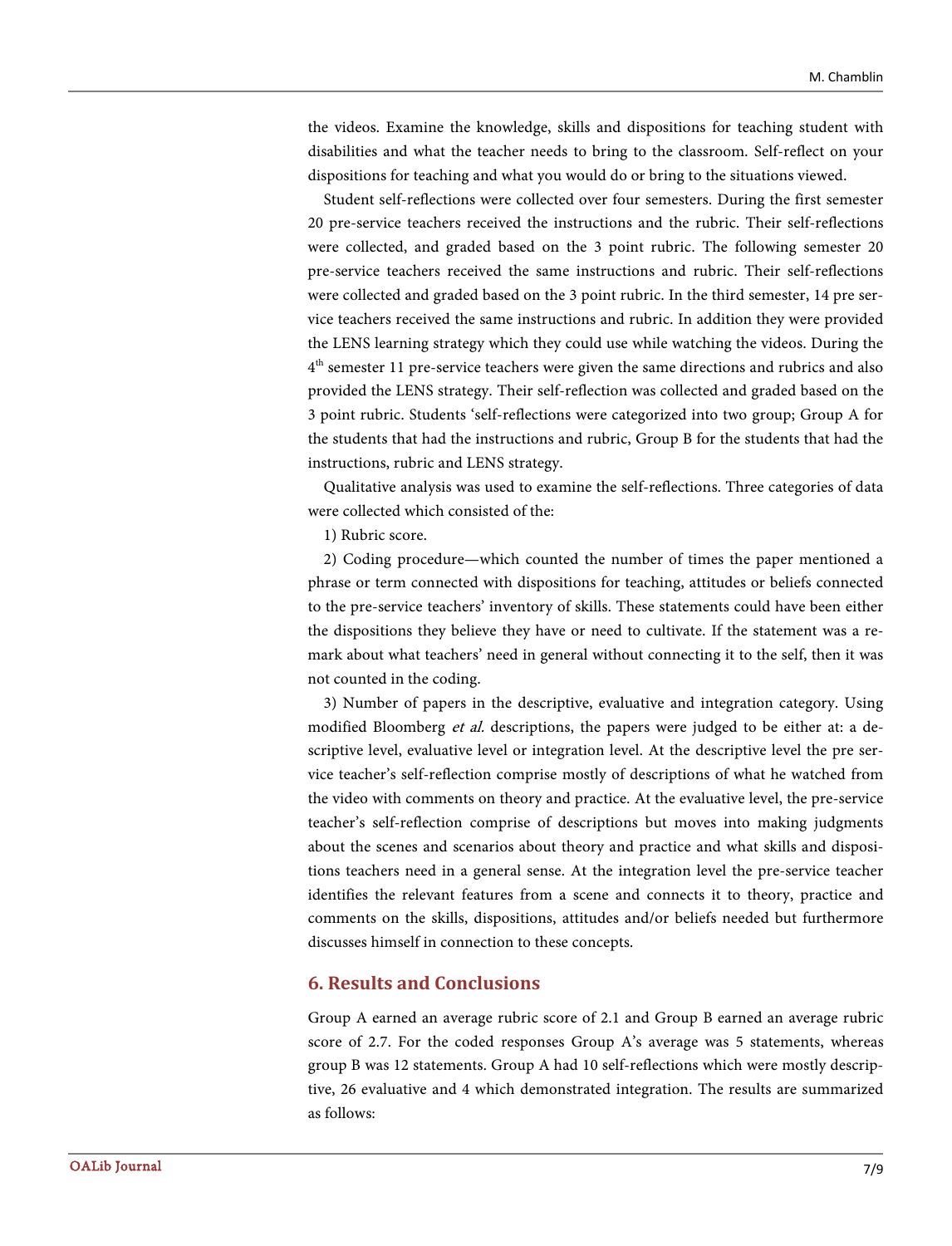| Group<br>Assignment | Average Rubric<br>Score | Average Coded<br>Responses | Number of Descriptive, Evaluative<br>and Integration |
|---------------------|-------------------------|----------------------------|------------------------------------------------------|
| Group $A = n40$     | 2.1                     |                            | $D = 10$ , $E = 26$ , $I = 4$                        |
| Group $B = n25$     | 2.7                     |                            | $D = 0$ , $E = 3$ , $I = 22$                         |

Performance on the rubric was varied but one trend stood out. Group B consistently achieved a score of 3 on the section of the rubric which read: student fully examines personal practice and provides examples. It is noteworthy to mention that the submissions from Group B were more introspective and the reflections focused more on personal practices whereas the Group A discussed pedagogy without connecting it to beliefs and dispositions at the same level of integration that was produced by Group B. Submissions written by the Group B were more often written in first person, shared personal experiences as examples to support their discussion of a particular concept or scenes from the videos that "spoke" to them. The submissions from Group A were written more in third person and included references from other articles or texts to support their points. Submissions were more in line with scholarly expectations that were not requested and the integration of their knowledge, skills and disposition was lacking.

It is interesting that Group A did not write about ideas, concepts or scenes that were enlightening, shock provoking, life confirming or that stood out in any particular way. This one dimension which was on the LENS strategy was in every submission from Group B and given a large focus. Many submissions from Group B used this point as an opening to their papers and as a vehicle to connect their personal experiences, thoughts, beliefs and comments concerning their disposition to the scenes that spoke to them.

In conclusion, the data suggest that the LENS strategy was effective at helping pre-service teachers use metacognitive skills while viewing a video. A learning strategy may have assisted in deeper connections with the video and self-reflection as their written responses seemed to have demonstrated this in a measurable outcome. There are many limitations to this study, one being that the small sample and other variables such as the students' GPA and writing expertise in this area prior to the study. Replication of this study is needed and continued research in using learning strategies with students at all levels, including post-secondary, should continue.

One particular point for discussion is whether the learning strategy helped preservice teachers with thinking about thinking or did the learning strategy simply clarify the expectation of the teacher. Perhaps the learning strategy was a tool more necessary for the teacher to convey how she desired students to think about the videos; that in fact, learning strategies may be used effectively for other purposes is intriguing. This unintended question raised in the study also brings about the cause for further investigation in this line of inquiry.

#### **References**

<span id="page-8-0"></span>[1] Marsh, B. and Mitchell, N. (2014) The Role of Video in Teacher Professional Development. Teacher Development, 10, 403-417.<https://doi.org/10.1080/13664530.2014.938106>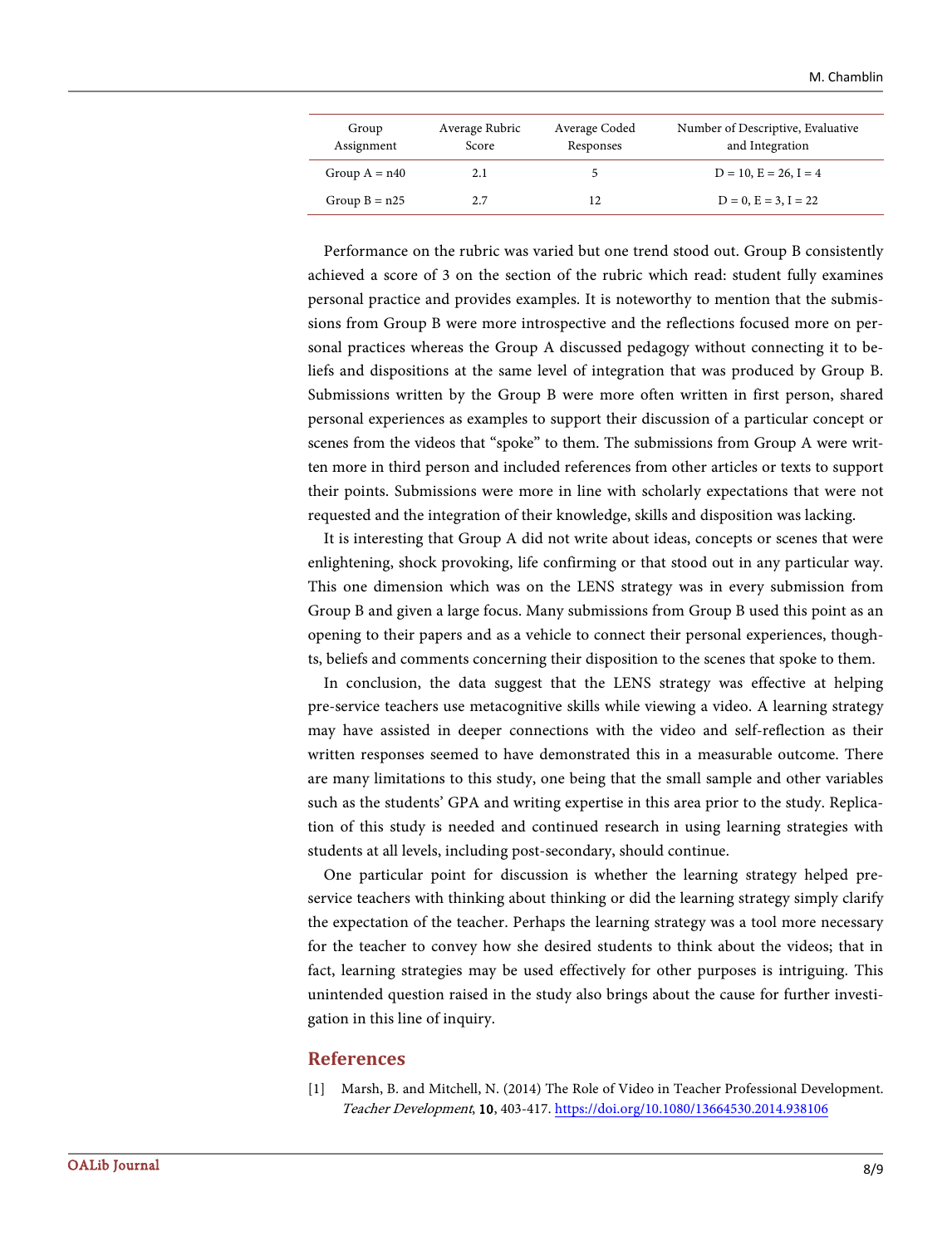- <span id="page-9-0"></span>[2] Bloomberg, G., Sherin, M.G., Renkl, I.G. and Seidel, T. (2013) Understanding Video as a Toll for Teacher Education: Investigating Instructional Strategies to Promote Reflection. Springer Science and Business, 42, 443-463.
- <span id="page-9-1"></span>[3] Hiebert, J., Gallimore, R. and Stigler, J. (2002) A Knowledge Base for the Teaching Profession: What Would It Look Like and How Can We Get One? Educational Researcher, 31, 3-15. <https://doi.org/10.3102/0013189X031005003>
- <span id="page-9-2"></span>[4] Borko, H., Jacobs, J., Eiteljorg, E. and Pittman, M.E. (2008) Video as a Tool for Fostering Productive Discussions in Mathematics Professional Development. Teaching and Teacher Education, 24, 417-436. <https://doi.org/10.1016/j.tate.2006.11.012>
- <span id="page-9-3"></span>[5] Bloomberg, G., Sherin, M.G., Renkl, I.G. and Seidel, T. (2013) Understanding Video as a Toll for Teacher Education: Investigating Instructional Strategies to Promote Reflection. Springer Science and Business, 42, 443-463.
- <span id="page-9-4"></span>[6] Ruth, D. (2014) Teaching Strategy: Reflections on Professional Practice. Teaching in Higher Education, 19, 254-265[. https://doi.org/10.1080/13562517.2013.860100](https://doi.org/10.1080/13562517.2013.860100)
- <span id="page-9-5"></span>[7] Reid, J.A. (2011) A Practice Turn for Teacher Education? Asia-Pacific Journal of Teacher Education, 39, 293-310. <https://doi.org/10.1080/1359866X.2011.614688>
- <span id="page-9-6"></span>[8] Kotzee, B. (2012) Private Practice: Exploring the Missing Social Dimension in Reflective Practice. Studies in Continuing Education, 34, 5-16. <https://doi.org/10.1080/0158037X.2012.660521>
- <span id="page-9-7"></span>[9] [http://ncate.org/Standards/UnitStandards/Glossary/tabid/477/Default.aspx#P](http://ncate.org/Standards/UnitStandards/Glossary/tabid/477/Default.aspx%23P)
- <span id="page-9-8"></span>[10] [http://www.molloy.edu/academics/undergraduate-programs/education/dispositions-for-tea](http://www.molloy.edu/academics/undergraduate-programs/education/dispositions-for-teaching) [ching](http://www.molloy.edu/academics/undergraduate-programs/education/dispositions-for-teaching)
- <span id="page-9-9"></span>[11] <http://www.cec.sped.org/standards/>
- <span id="page-9-10"></span>[12] Deshler, D., Ellis, E. and Lennz, B. (1996) Teaching Adolescents with Learning Disabilities: Love Publishing Co., Denver, CO.
- <span id="page-9-11"></span>[13] Bulgren, J.A., Schumaker, J.B. and Dressler, D.D. (1995) Effectiveness of a Concept Teaching Routine in Enhancing the Performance of LD Students in Secondary-Level Mainstream Classes. Learning Disability Quarterly, 11, 3-17. <https://doi.org/10.2307/1511034>
- <span id="page-9-12"></span>[14] Dreshler, D.D. and Schumaker, J.B. (1988) An Instructional Model for Teaching Students How to Learn. In: Graden, J.L., Zins, J.E. and Curtis, M.J., Eds., Alternative Educational Delivery Systems: Enhancing Instructional Options for All Students, NASP, Washington DC, 391-411.
- <span id="page-9-13"></span>[15] Hocks, M.F., Dreshler, D.D. and Schumaker, J.B. (1993) Learning Strategy Instruction for at Risk and Learning Disabled Adults: The Development of Strategic Learners through Apprenticeship. Preventing School Failure, 38, 43-49. <https://doi.org/10.1080/1045988X.1993.9944294>